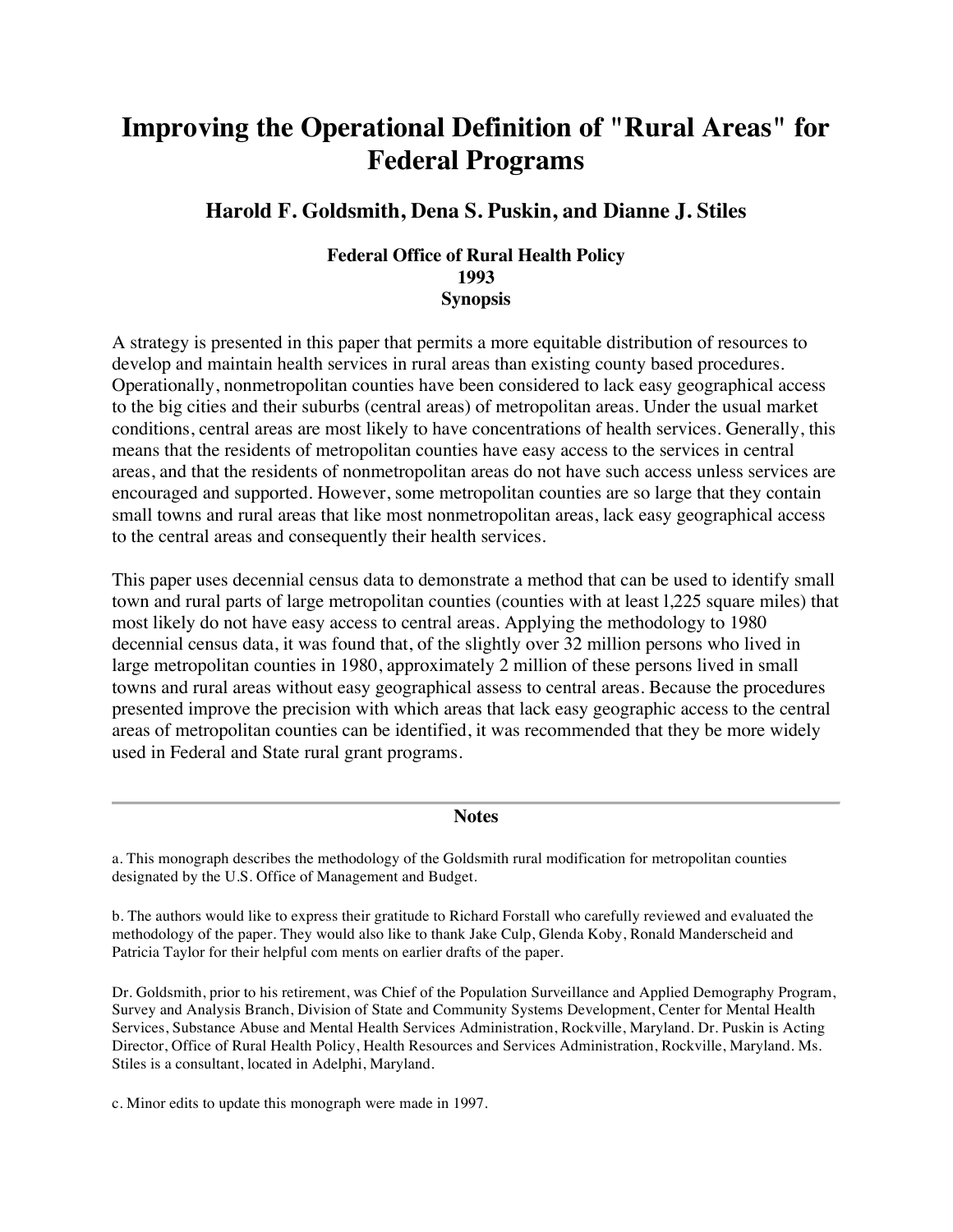## **Improving the Operational Definition of "Rural Areas" for Federal Programs**

#### **Problem**

This paper describes a method that can be used to significantly improve the operational definition of rural populations lacking easy geographical access to health and mental health services (hereafter, simply health services). The procedure, already being used to expand the eligibility for one Federal program, an outreach grant program sponsored by the Office of Rural Health Policy (see Federal Register, Feb. 27, 1992), was developed because rural areas, with their small populations, sparse settlement and remoteness, often needed Federal government assistance in order to maintain a variety of essential health services. Under usual market conditions, health and related services tend to be concentrated in big cities and their suburban areas (see United States General Accounting Office, Nov. 1992, and Goldsmith et al. in press). Thus, residents of small towns or the open country (rural residents) are considerably less likely than the residents of big cities and their suburbs to have easy geographical access to health services unless the development of such services is encouraged and supported.

When Federal programs are implemented to provide health services to rural areas, they immediately encounter the problem that there are no operational definitions of "rural areas" which precisely divide the population of the United States into "rural residents" and "urban residents". The two most commonly used dichotomous definitions are rural areas and urban areas, a Bureau of the Census (BC) designation based on density, and metropolitan areas and nonmetropolitan areas, an Office of Management and Budget (OMB) designation based on the integration of counties with big cities (see Hewitt 1989, and OMB 1990). Both definitions are useful but imperfect. Thus, a sizable percentage of the population of metropolitan areas reside in rural areas (in 1980, approximately 14 percent) and a sizable percent of the population of nonmetropolitan areas reside in or near large towns (in 1980, approximately 34 percent of the nonmetropolitan population resided in counties with urban populations of 20,000 or more) (see Goldsmith et al., 1996, and Wagenfeld, et al., 1994).

Because of its ease of use, OMB's designation of counties as either metropolitan or nonmetropolitan is the definition in widest use by Federal programs providing aid to rural residents. Metropolitan counties are socially and economically integrated on a daily basis with big cities or their suburbs, whereas nonmetropolitan counties are very likely to contain smalltown and open-country regions that generally lack easy geographical access to services that are concentrated in big cities and their suburban areas (collectively central areas). (1)

While the designation of counties as either metropolitan or nonmetropolitan has proved to be a useful procedure for identifying areas with and without easy geographical access to health services in central areas, the strategy may be viewed as unfair to the rural residents of geographically large metropolitan counties. Some metropolitan counties are so large that one cannot assume that all residents of the county have easy geographical access to services in central areas. Thus, even though the most populous part of a geographically large metropolitan county may be metropolitan in character, other parts are clearly not integrated with central areas. San Bernardino County, California, is a good example of a such a county. This county stretches from the city of San Bernadino, approximately 50 miles from the Pacific Ocean, through the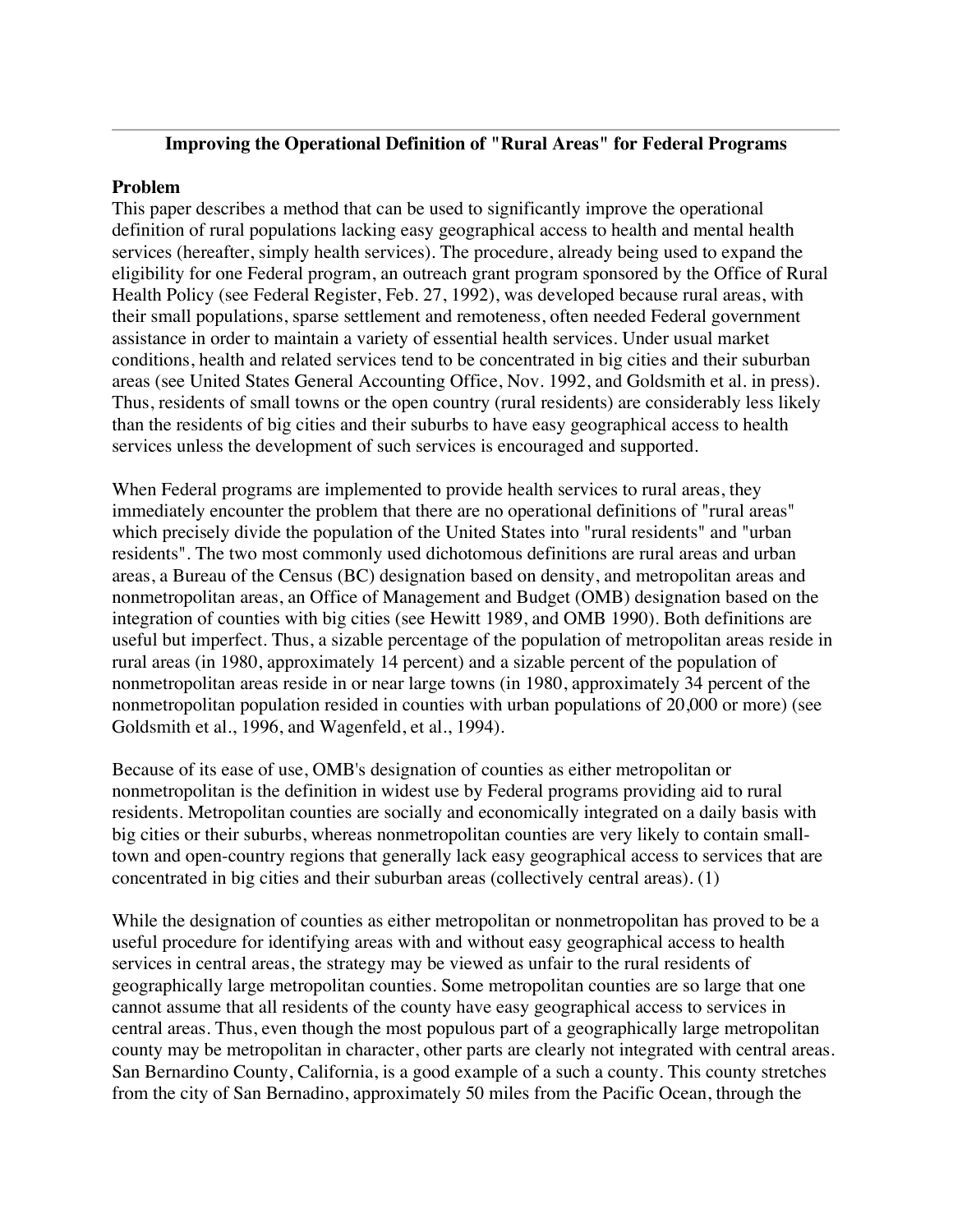Mojave Desert to the Nevada border over 150 miles away. While San Bernardino covers over 20,000 square miles, the densely settled parts of this county, including the city of San Bernardino, are in a comparatively small area in the southwestern corner of the county. The remainder of the county consists of sparsely settled desert and mountains. It is unlikely that residents of the sparsely settled areas have easy geographical access (less than 30 minutes) to the city of San Bernardino or its suburbs.(2)

Thus, some residents of small-town and open-country parts of large metropolitan counties (LMC's) are in a similar position to residents of nonmetropolitan counties, i.e., have limited geographical access to health services concentrated in the central areas of metropolitan counties. Recognizing this fact, the Office of Rural Health Policy decided late in 1991 to expand rural health outreach grant eligibility to include parts of LMC's that do not have easy geographical access to the central areas. This paper describes how this task was accomplished and underscores the value of continuing and expanding such efforts.

## **Methods**

The data for this analysis are from the 1980 Health Demographic Profile System (1980 HDPS). This is a general purpose Statistical Analysis System (SAS) data base developed by the National Institute of Mental Health in cooperation with the National Center for Health Statistics and the U.S. Department of Agriculture. It provides a wide range of 1980 social and economic decennial census data for subcounty areas (census tracts, minor civil divisions), counties, States and the nation. (See Goldsmith, et al., 1984 for a detailed description of the data base).

Using the 1980 HDPS, the task was to identify the parts of LMC's that were small town or opencountry without easy geographical access to central areas. This was accomplished by first identifying LMC's, then identifying small town and open country areas (rural neighborhoods) within these LMCs, and last identifying the rural neighborhoods with limited geographical access to central areas of these counties (isolated rural neighborhoods). The specific steps in this process are summarized below:

- 1. Large Metropolitan Counties (LMCs). Using the OMB's 1983 designations of metropolitan counties (see Beale 1983), an LMC was defined as one with at least 1,225 square miles. The designation of a metropolitan county with at least 1,225 square miles as a LMC was based on the suggestions of demographers and health professionals, as well as an empirical examination of potential LMC's.(3) In 1980, there were 73 such counties (see Table 1, and also see Goldsmith, et al., 1992). It should be noted that by 1990, 4 additional counties designated by OMB as metropolitan counties had sufficient geographic area to be labeled LMC's (see Table 1). (Between 1990 and 1996, 12 of the counties newly designated by OMB as metropolitan counties had sufficient geographic area to be labeled LMC's (see Table 3).
- 2. Rural Parts of Large Metropolitan Counties. The rural status of small subcounty residential areas was based on an evaluation of 1980 census tracts. Census tracts (i.e., comparatively homogeneous subcounty areas typically with populations of 3 to 4 thousand persons) in LMC's were classified as open-country or small town (rural neighborhoods) if there were no persons living in central areas (operationally, a city of 50,000 or more persons plus the surrounding densely settled suburbs, i.e., urbanized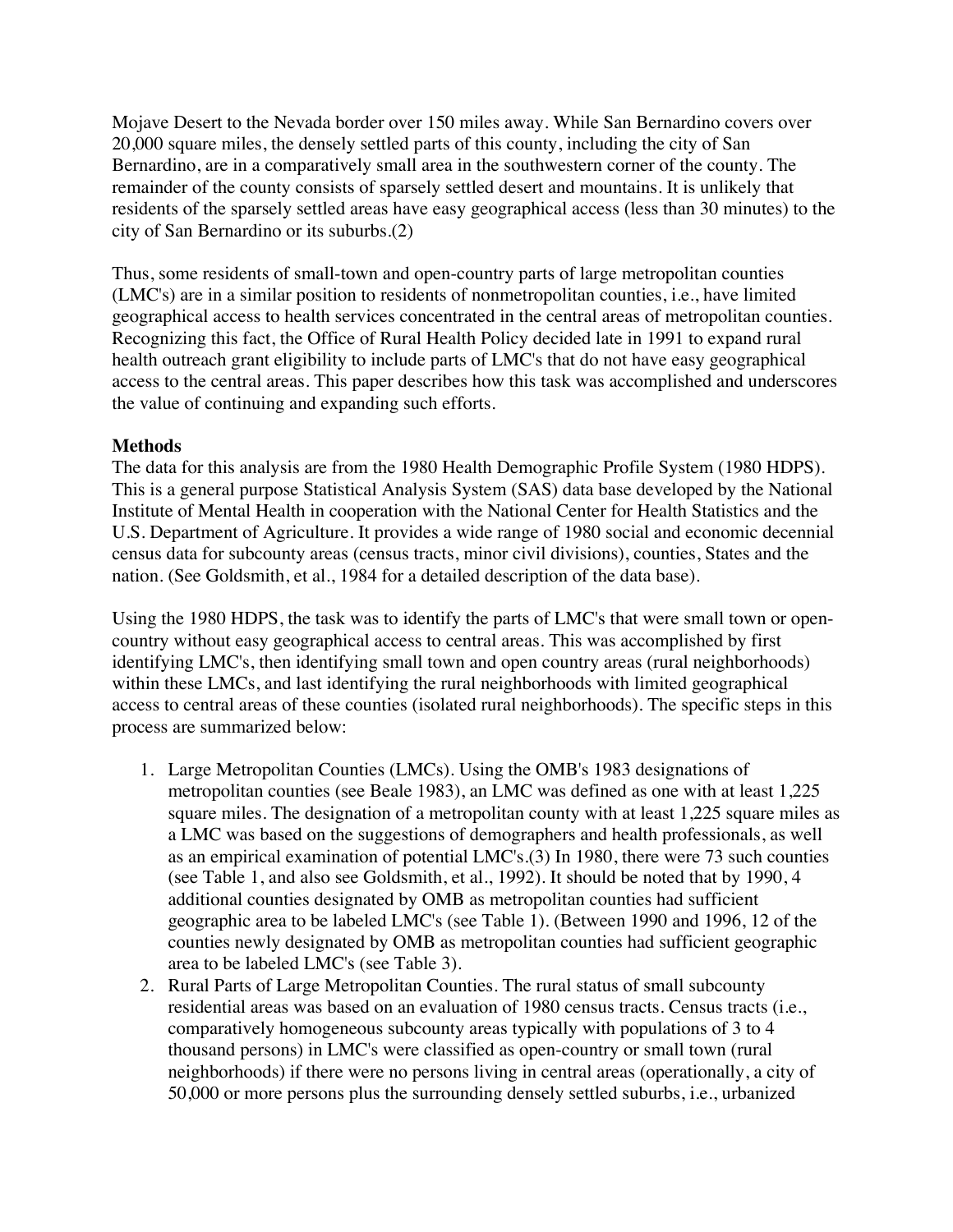areas) or in cities of 25,000 or more persons.(4) The remaining tracts--those containing a part of the urbanized area or a city of 25,000 or more--were excluded from further consideration.

- 3. Tracts with Large Institutional Populations or No Population. Rural Census tracts with a large number of persons in institutional or group quarters (75 percent or more) were excluded from the analysis. This was because the populations of such tracts were not likely to use the services of the central areas and because detailed decennial data were not available for persons in institutional group quarters. In addition, tracts with no population were excluded from the analysis.
- 4. Isolated Rural Census Tracts. For rural tracts in LMC's (see 2 above), isolated rural census tracts were identified using a measure of the volume of the labor force of a tract that commuted to central areas and a measure of the average time that it took such persons to commute. The volume of commuting indicator (i.e., percent of the labor force of a tract that commutes to central areas) was selected as a variable because commuting is a key criterion used by the OMB and the Bureau of the Census to determine if counties are socially and economically linked to big cities (see Forstall and Fitzsimmons, 1991). In this study, the county criterion was adapted to census tracts. Accordingly, in a manner similar to counties, tracts in which comparatively few persons commuted to work in the central areas (less than 15 percent) were considered to be isolated rural tracts (i.e., not socially and economically integrated with central areas).(5) Of the approximately 7,000 tracts in 1980 LMC's, 390 were classified as isolated rural tracts on the basis of a low percent of the labor force commuting to work in the central areas.

Often, few employment opportunities exist in rural communities. Thus, it is possible that a large percent of the labor force of the remaining rural tracts would be willing to spend a significant amount of time commuting to work in central areas. Taking this possibility into account, if a high percentage (15 percent or more) of the labor force of a tract commuted to work in central areas, and commuting time was high (over 45 percent of the labor force commuted 30 minutes or more to work), a tract was considered a likely candidate to be designated as an isolated rural tract in LMC.(6) One additional criterion was employed. It was also necessary for a tract to be outside the Ranally Metropolitan Areas (RMA's) (see Rand McNally 1990). Like New England metropolitan areas, RMA's are based on subcounty units such as minor civil divisions. Consequently, the RMA's are unlikely to be overbounded (include area not really integrated with central areas). It was felt that this additional step guaranteed that the population of rural tracts with a large volume of their labor force commuting for long periods of time to central areas did have limited geographical access to the central areas.

For the counties that became LMC's between 1983 and 1990, a slightly different procedure had to be used to identify isolated rural tracts. Detailed census tract data were not available in the l980 HDPS for these tracts. Accordingly, in these four counties, a tract was considered an isolated rural tract if it was outside l980 central areas, did not contain part of a city of 25 thousand or more persons, and was outside an RMA.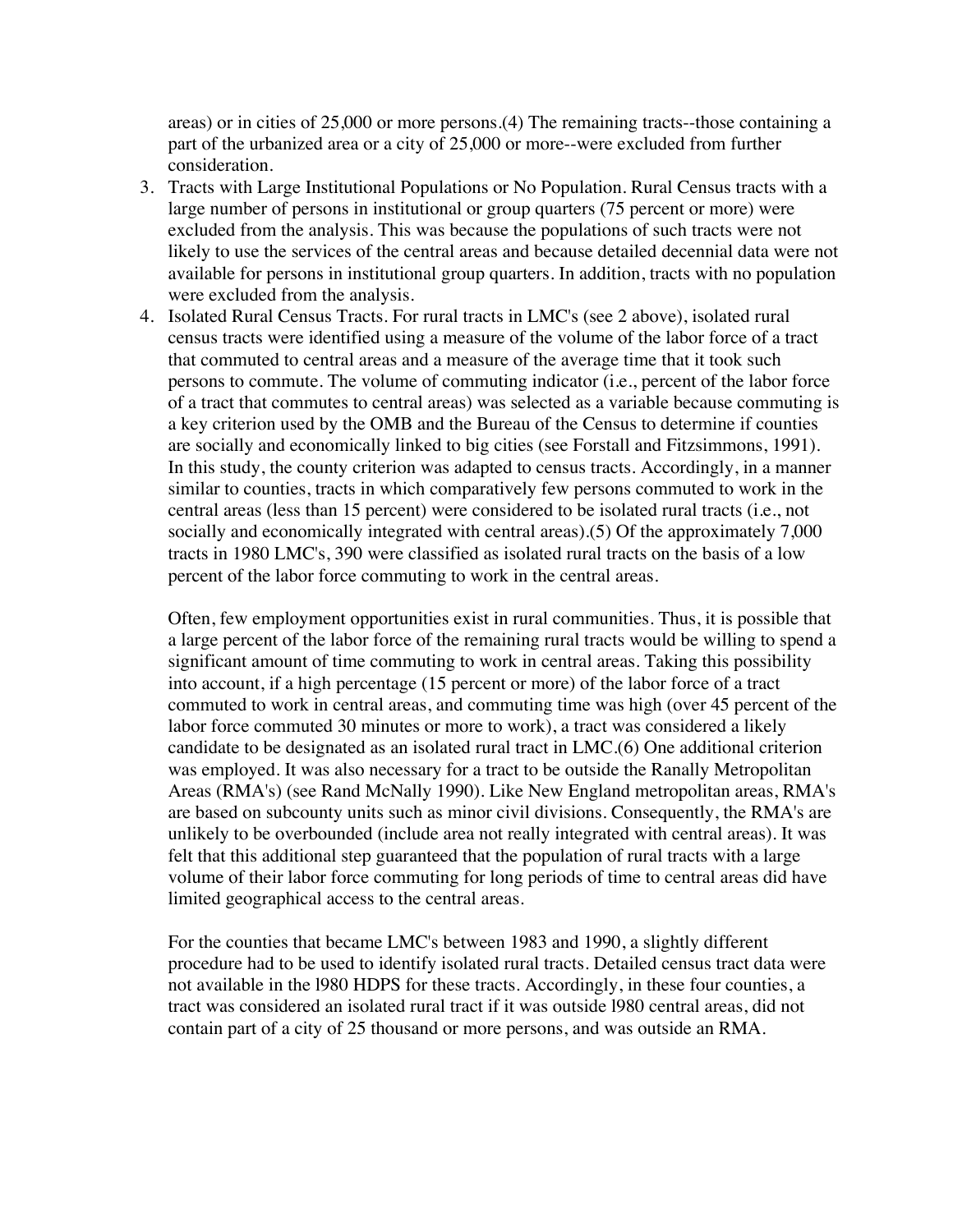#### **Results**

The results of this analysis are summarized in Table 2. An examination of this table reveals that slightly over 32 million people lived in LMC's in the 20 States with at least one such county, and that 6.2 percent of the population of LMC'S (approximately two million persons) resided in isolated rural areas. This represents an increase of nearly 4 percent in the number of persons considered to be residing in areas eligible for a Federal outreach grant to develop health services for rural communities (from approximately 54 million persons when only the residents of nonmetropolitan counties are so considered to about 56 million when the isolated rural residents of metropolitan counties are included). The largest number of isolated rural neighborhoods in LMC's (nearly one million) was in California and the smallest was in Wyoming (nearly three thousand).

## **Conclusion**

This paper demonstrated that 1980 decennial census data can be used to identify parts of LMC's that, like nonmetropolitan counties in general, lack easy geographical access to central areas. Given the concentration of services in central areas, the strategy developed permits a more equitable distribution of outreach grant funds to persons living in rural areas. Prior to this analysis, funds were made available only to that part of the population of rural areas that lived in nonmetropolitan counties. This paper demonstrates that it is feasible to identify, in a practical manner, the isolated rural residents of LMC's. This permits such areas, also, to be eligible for Federal rural grant programs.

In conclusion, it should be noted that this analysis was possible because a data base (the 1980 HDPS) existed that was both easy to use and contained the county and subcounty indicators necessary to identify the isolated rural parts of metropolitan counties. While a similar data base for 1990 has not yet been prepared, the requisite data can be extracted from existing 1990 decennial census tapes. To maintain the same equity of access to grant funds for health services that was achieved using the procedures outlined in this paper, it is suggested that methods presented in this paper be applied to 1990 decennial census data. Further, modifications in the original procedures should be considered that would improve the identification of isolated rural areas. Such revisions might include identification of isolated rural areas in all metropolitan counties (not just the LMC's), and identification of nonmetropolitan counties that are very metropolitan in character (contain fairly large cities).

#### **EndNotes**

(2). Commuting 30 minutes or more to a big city or its suburbs (center areas) is a time period considered to index areas that have limited access to the employment or health services that tend to be concentrated in central areas (see *Federal Register*, November 17, 1980).

<sup>(1).</sup> The designation of counties as being metropolitan or nonmetropolitan in character is made officially by the Office of Management and Budget, with the technical support from the Bureau of the Census, on the basis of size of the largest urban aggregation in a county and patterns of commuting between counties. Generally, counties socially and economically integrated with an urban cluster of at least 50,000 or more persons have been designated as metropolitan counties and the remainder as nonmetropolitan counties (Federal Committee on Standard Metropolitan Statistical Areas, 1980. Also see Forstall and Fitzsimmons, 1991).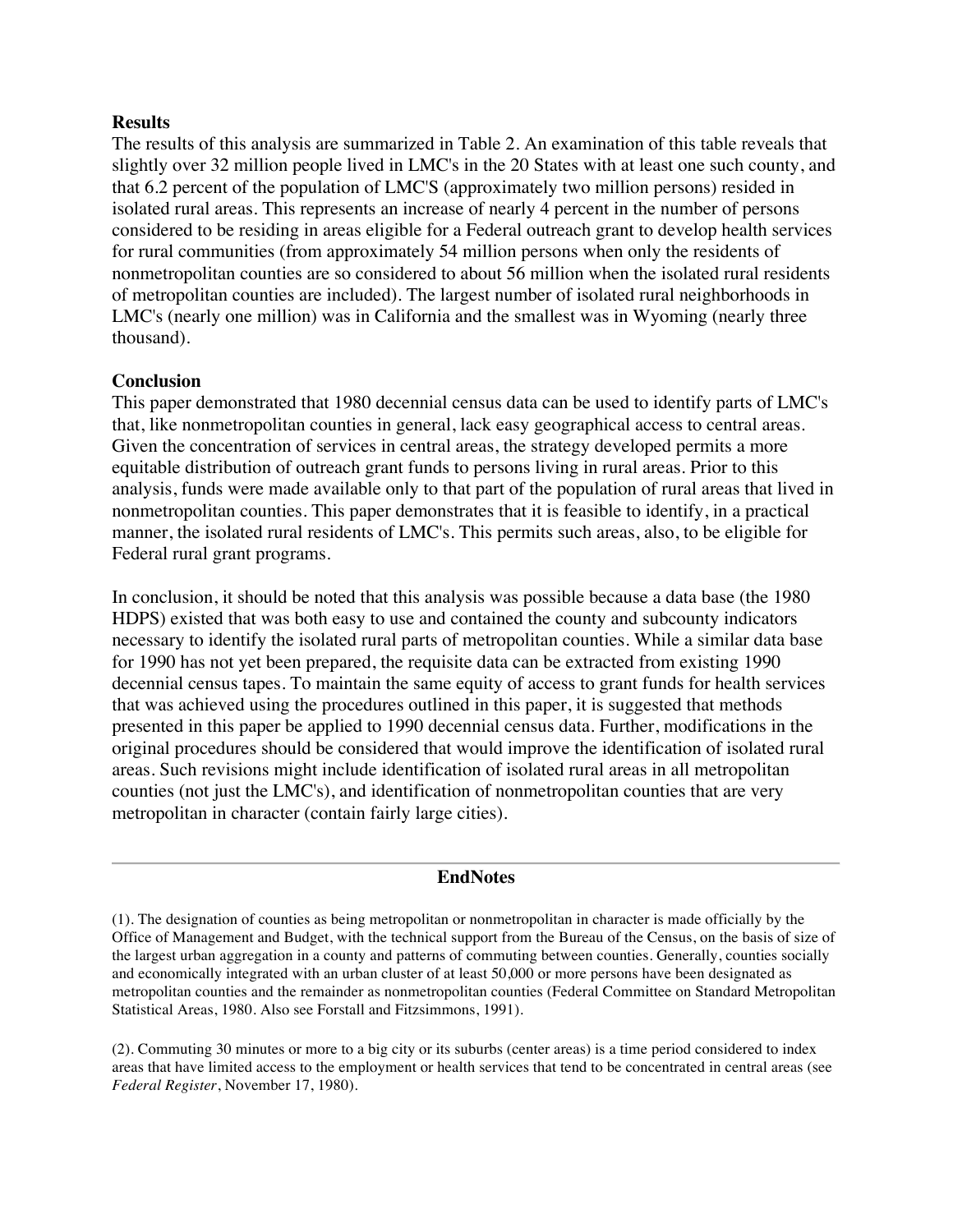(3). A number of demographers and health professionals familiar with census geography were asked what they would consider to be large metropolitan counties. They included in their list such counties as Riverside (7,214 square miles), San Bernardino (20,064 square miles), and San Diego (4,212 square miles) Counties in California; Collier (1,994 square miles) and Dade (1,955 square miles) Counties in Florida; St. Louis County (6,125 square miles) in Minnesota; Herkimer County (1,416 square miles) in New York; and Lycoming County (1,237 square miles) in Pennsylvania. The smallest of these counties had approximately 1,225 square miles. An empirical examination of counties with at least 1,225 square miles suggested that they tend to be at least 25 by 50 miles and that commuting time between their rural and small town areas and their central areas was often 30 minutes or more. As noted, this is a time period that was considered to index areas that had limited access to the employment or health facilities of central areas (Federal Register, November 17, 1980). Based on the above conditions, the selection of 1,225 square miles to indicate LMC's appeared to be reasonable.

(4). Just as for central cities and urbanized areas, cities of 25 to 50 thousand residents were included in the criteria that designates rural neighborhoods because such cities are often designated as sub-metropolises (see Hewitt 1989, King 1984). While the volume and range of service in such cities may not be as large as that available in central areas, they still are likely to have significant amounts of health and related services located within their boundaries.

(5). One of the criteria for a county to be considered socially and economically integrated with the county that contains a central city is that "15 percent of the workers living in the county work in the county or counties containing the central cities of the [MSA]" (Forstall and Fitzsimmons 1991). Some modifications in the criteria for designating metropolitan counties were made in 1990 (see Forstall and Fitzsimmons, 1991).

(6). The statistic "over 45 percent of the labor force commuting 30 minutes or more to work" was considered to index high commuting time between central areas and rural tracts for several reasons. First, the statistics approximates an average commuting time of 33 to 35 minutes. This time period exceeds the period considered to index limited access to the employment or health services of central areas -- i.e., 30 minutes. Second, most residents of metropolitan areas commute less than 30 minutes to work (see Bureau of the Census, 1984).

#### **References**

Beale, C. "Rural-Urban Continuum Code 1980." Unpublished material prepared in the Economic Development Division, Economic Research Service, U.S. Dept. of Agriculture. 1983.

Bureau of the Census. *1980 Census of Population, Detailed Population Characteristics, United States Summary: Section A*. March 1984.

Federal Committee on Standard Metropolitan Statistical Areas, 1980. Documents relating to the metropolitan statistical area classification for the 1980s. *Statistical Reporter* 80(ll):335-384.

*Federal Register*. Notice: "Criteria for Underserved Areas," November 17, 1980.

*Federal Register*. Notice: "Rural Health Outreach Grants Programs", Vol. 57, No. 39, February 27, 1992, pp. 0725- 0730.

Forstall, R.L. and Fitzsimmons, J.D. "Metropolitan Areas: Definitions with l990 Census Data and A Reconsideration of Underlying Concepts for the Future." Paper presented to the Census Advisory Committee on Population Statistics. Alexandria, Virginia, April 25-26, 1991.

Goldsmith, H.F., Jackson, D.J., Doenhoefer, S.M., Johnson, W., Tweed, D., Barbani, J., and Warheit, G. *The Health Demographic Profile System's Inventory of Small Area Social Indicators*. NIMH Series BN No. 3, DHHS Pub. No. (ADM)84-1354. Washington, D.C.: Supt. of Docs., U.S. Govt. Print. Off. 1984.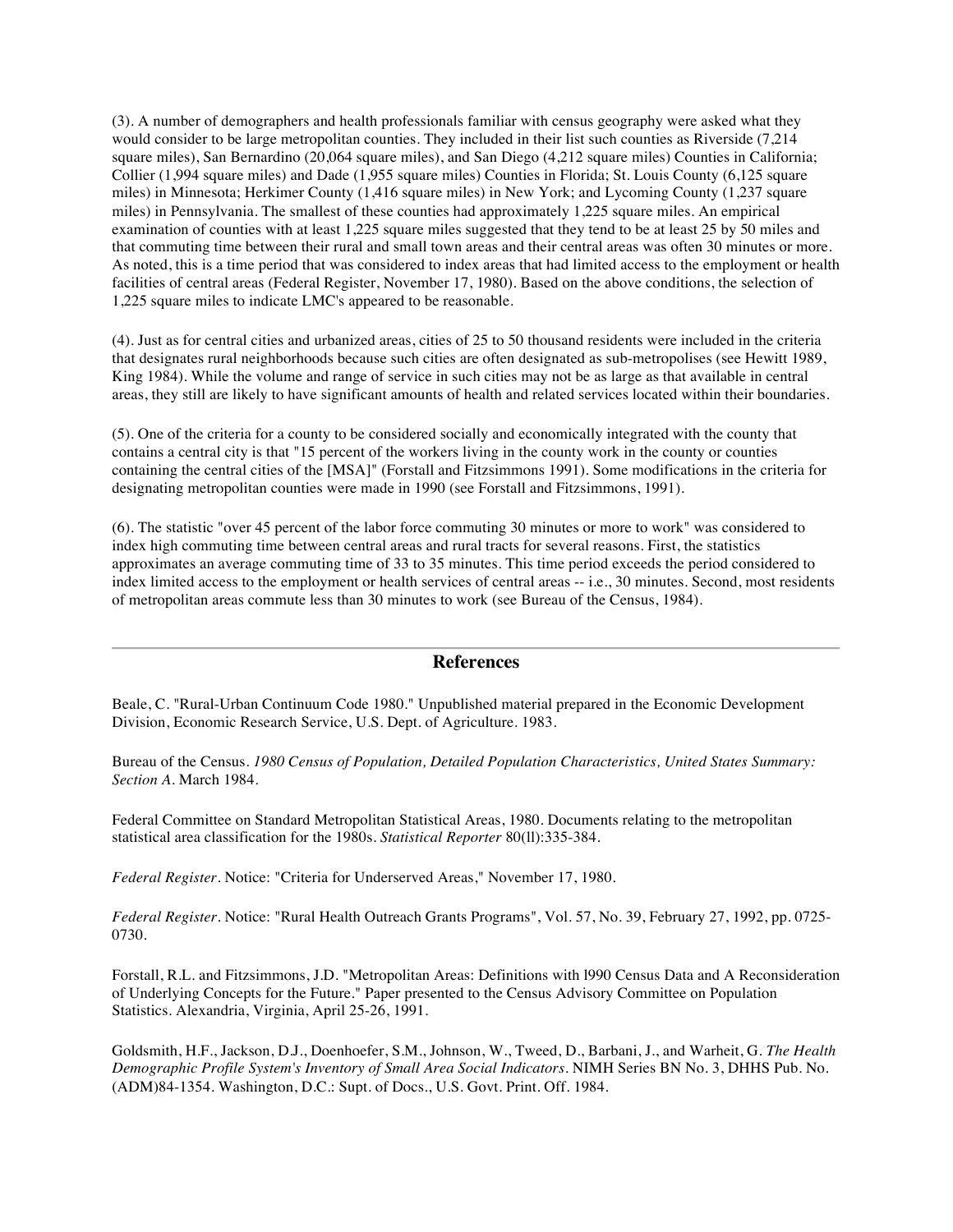Goldsmith, H.F., Stiles, D., and Puskin, D. "Identification of Isolated Rural Areas in Large Metropolitan Counties." Paper presented at the 1992 Annual Meeting of the Southern Demographic Association, Charleston, S.C., October 1992.

Goldsmith, H.F., Wagenfeld, M.O., Manderscheid, R.W., and Stiles, D.J. "Geographical Distribution of Organized Mental Health Services in 1983 and 1990." In Manderscheid RW and Sonnenschein MA, eds., *Mental Health, United States, 1996*, Ch. 9. Center for Mental Health Services, DHHS Pub. No. (SMA)96-3098. Washington DC: Supt. of Docs., U.S. Govt. Printing Office, 1996.

Hewitt, M. "Defining "Rural" Areas: Impact on Health Care Policy and Research." Staff paper, Office of Technology Assessment. Washington D.C. Supt. of Docs. U.S. Gov. Print. Office, July 1989.

King, L.J. *Central Place Theory* Beverly Hills: Sage Publications, 1984.

Office of Management and Budget. Revised Standards for Defining Metropolitan Areas in the l990s. Federal Register, March 30, 1990 (Revised May 10, 1990).

Rand McNally and Co. Commercial Map. Chicago, Illinois: Rand McNally 1990.

United States General Accounting Office. *Rural America Faces Many Challenges, A Symposium on Rural Development*. GAO/RCED-93-35. Washington, D.C., Nov. 1992.

Wagenfeld, M.O., Murray, J.D., Mohatt, D.F., and DeBruyn, J.C. *Mental Health and Rural America 1980-1993: An Overview and Annotated Bibliography*. Rockville, Md. Office of Rural Health Policy, HRSA, and Office of Rural Mental Health Research, NIMH, NIH, 1994. NIH Publication No. 94-3500.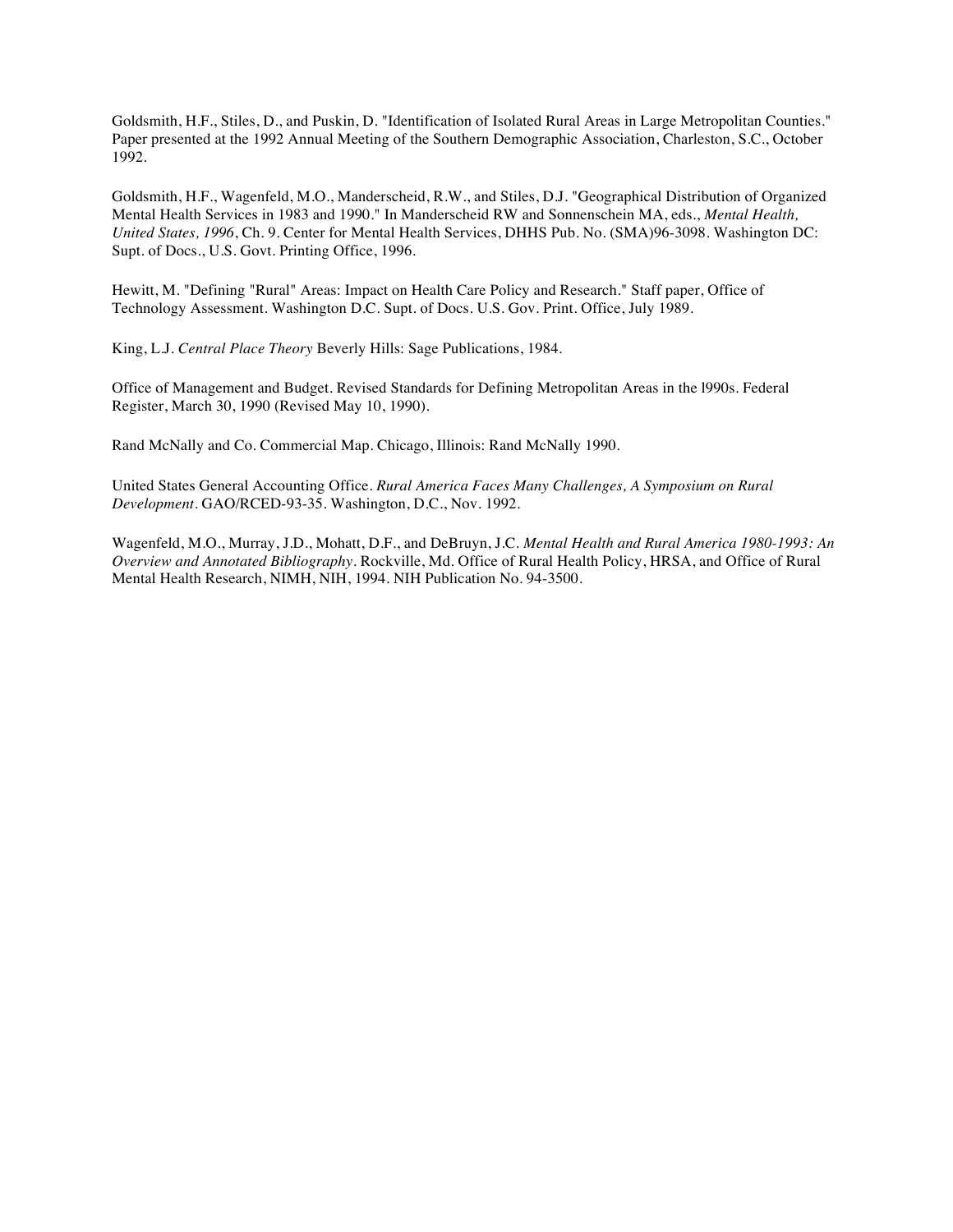| Federal<br><b>Information</b><br><b>Processing System</b><br>(FIPS) Codes | County/<br>Parish/Borough | Metropolitan<br><b>Statistical</b><br><b>Area</b> | <b>State</b> |
|---------------------------------------------------------------------------|---------------------------|---------------------------------------------------|--------------|
| 01 003                                                                    | Baldwin                   | Mobile                                            | Alabama      |
| 01 097                                                                    | Mobile                    | Mobile                                            |              |
| 125                                                                       | Tuscaloosa                | Tuscaloosa                                        |              |
| 02 020                                                                    | Anchorage                 | Anchorage                                         | Alaska       |
| 04 013                                                                    | Maricopa                  | Phoenix                                           | Arizona      |
| 04 019                                                                    | Pima                      | Tucson                                            |              |
| 06 007                                                                    | <b>Butte</b>              | Chico                                             | California   |
| 06 017                                                                    | El Dorado                 | Sacramento                                        |              |
| 06 019                                                                    | Fresno                    | Fresno                                            |              |
| 06 029                                                                    | Kern                      | Bakersfield                                       |              |
| 06 037                                                                    | Los Angeles               | Los Angeles-Long Beach                            |              |
| 06 053                                                                    | Monterey                  | Salinas-Seaside-Monterey                          |              |
| 06 061                                                                    | Placer                    | Sacramento                                        |              |
| 06 165                                                                    | Riverside                 | Riverside-San Bernardino                          |              |
| 06 071                                                                    | San Bernardino            | Riverside-San Bernardino                          |              |
| 06 073                                                                    | San Diego                 | San Diego                                         |              |
| 06 077                                                                    | San Joaquin               | Stockton                                          |              |
| 06 083                                                                    | Santa Barbara             | Santa Barbara-Santa Maria-<br>Lompoc              |              |
| 06 085                                                                    | Santa Clara               | San Jose                                          |              |
| 06 089                                                                    | Shasta                    | Redding                                           |              |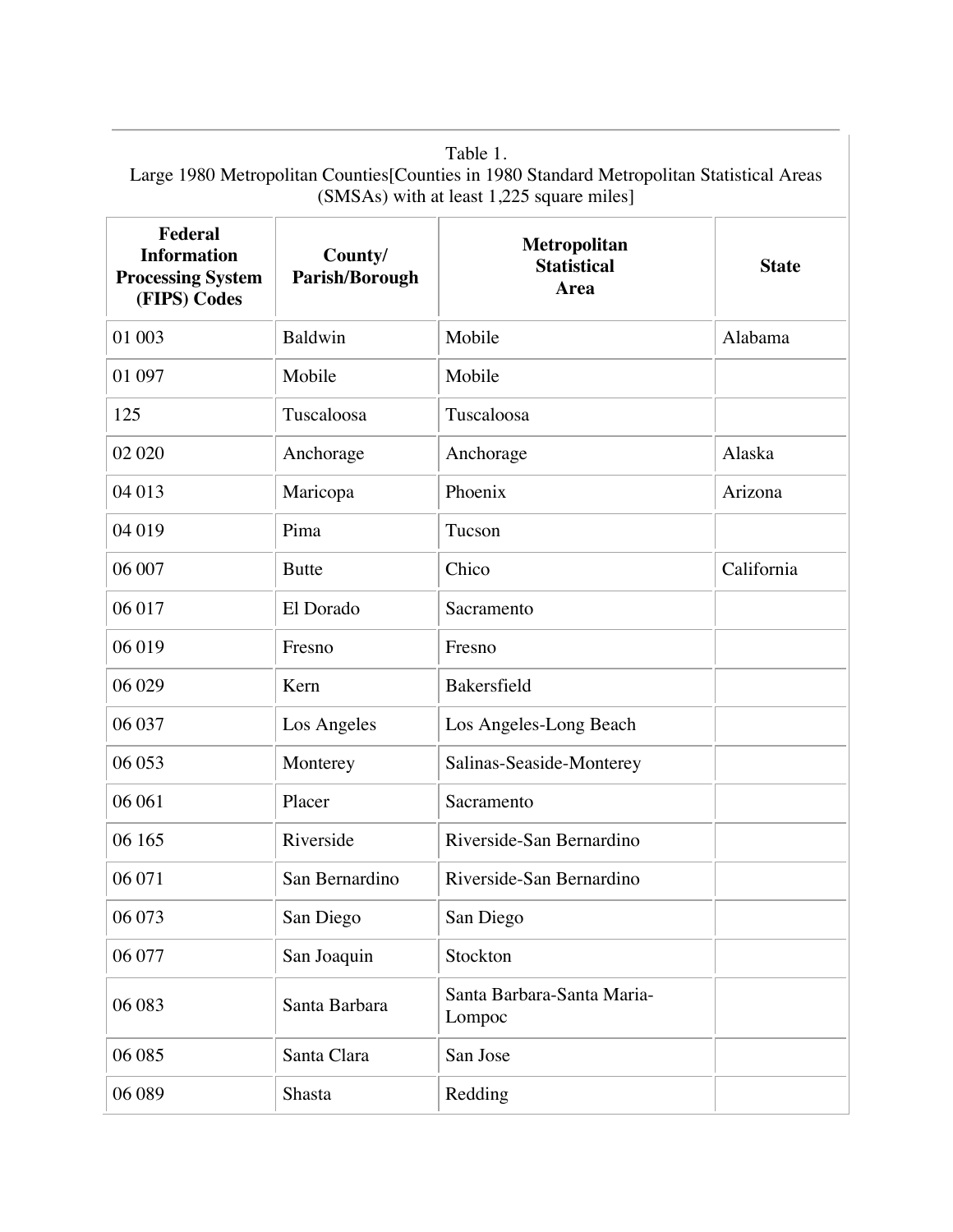| <b>Federal</b><br><b>Information</b><br><b>Processing System</b><br>(FIPS) Codes | County/<br>Parish/Borough | Metropolitan<br><b>Statistical</b><br>Area  | <b>State</b> |
|----------------------------------------------------------------------------------|---------------------------|---------------------------------------------|--------------|
| 06 097                                                                           | Sonoma                    | Santa Rosa-Petaluma                         |              |
| 06 099                                                                           | Stanislaus                | Modesto                                     |              |
| 06 107                                                                           | Tulare                    | Visalia-Tulare-Porterville                  |              |
| 06 111                                                                           | Ventura                   | Oxnard-Ventura                              |              |
| 08 001                                                                           | Adams                     | Denver-Boulder                              | Colorado     |
| 08 041                                                                           | El Paso                   | Colorado Springs                            |              |
| 08 069                                                                           | Larimer                   | Fort Collins-Loveland                       |              |
| 08 101                                                                           | Pueblo                    | Pueblo                                      |              |
| 08 123                                                                           | Weld                      | Greeley                                     |              |
| 12 021 *                                                                         | Collier                   | <b>Naples</b>                               | Florida      |
| 12025                                                                            | Dade                      | Miami-Hialeah                               |              |
| 12083                                                                            | Marion                    | Ocala                                       |              |
| 12 097                                                                           | Osceola                   | Orlando                                     |              |
| 12 099                                                                           | Palm Beach                | West Palm Beach-Boca Raton-<br>Delray Beach |              |
| 12 10 5                                                                          | Polk                      | Lakeland-Winter Haven                       |              |
| 20 015                                                                           | <b>Butler</b>             | Wichita                                     | Kansas       |
| 22 079                                                                           | Rapides                   | Alexandria                                  | Louisiana    |
| 22 109                                                                           | Terrebonne                | Houma-Thibodaux                             |              |
| 27 137                                                                           | St. Louis                 | Duluth                                      | Minnesota    |
| 27 145                                                                           | <b>Stearns</b>            | St. Cloud                                   |              |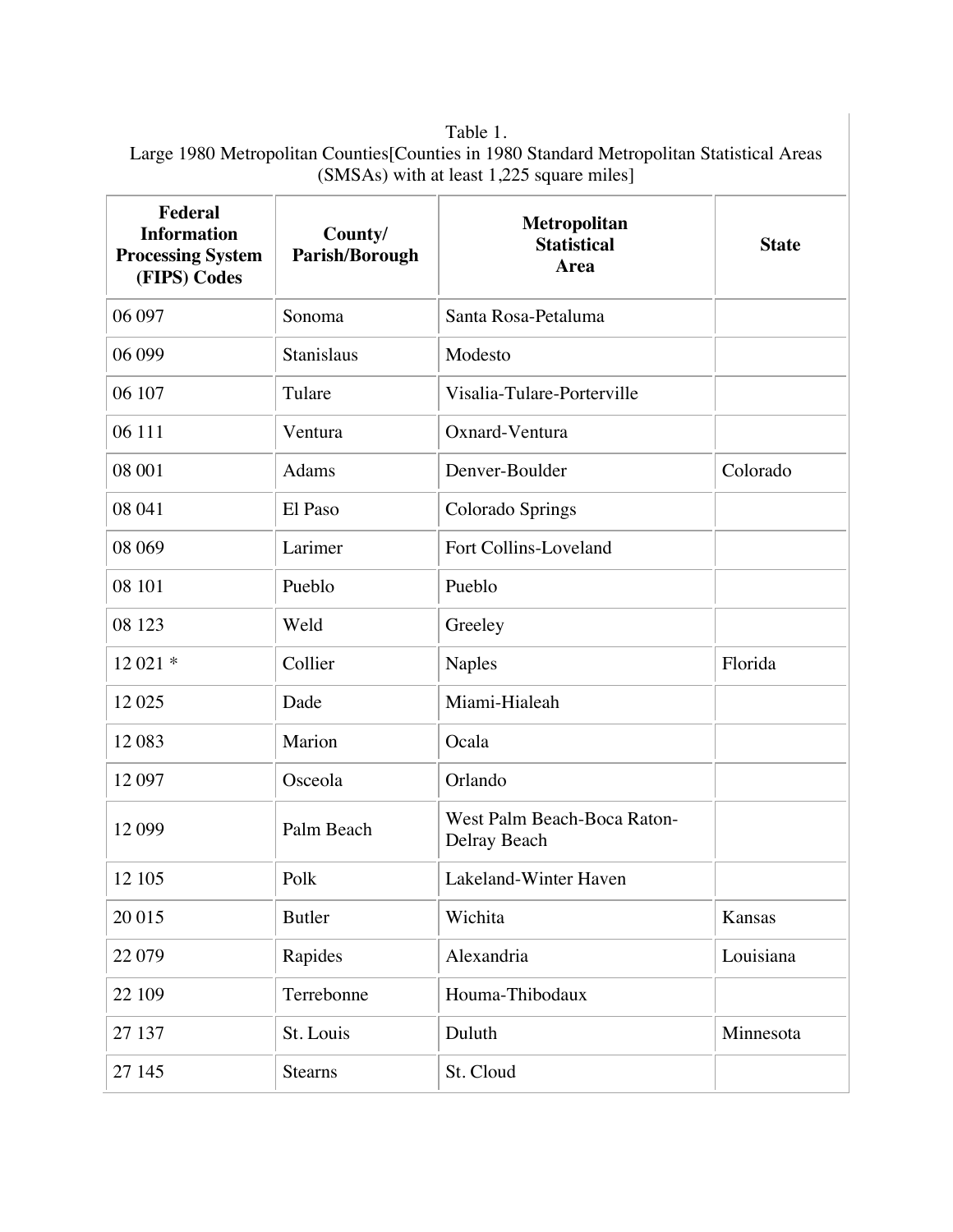| <b>Federal</b><br><b>Information</b><br><b>Processing System</b><br>(FIPS) Codes | County/<br>Parish/Borough | Metropolitan<br><b>Statistical</b><br>Area | <b>State</b> |
|----------------------------------------------------------------------------------|---------------------------|--------------------------------------------|--------------|
| 30 013                                                                           | Cascade                   | <b>Great Falls</b>                         | Montana      |
| 30 111                                                                           | Yellowstone               | <b>Billings</b>                            |              |
| 32 003                                                                           | Clark                     | Las Vegas                                  | Nevada       |
| 32 031                                                                           | Washoe                    | Reno                                       |              |
| 35 013                                                                           | Dona Ana                  | <b>Las Cruces</b>                          | New Mexico   |
| 35 049 *                                                                         | Santa Fe                  | Santa Fe                                   |              |
| 36 043                                                                           | Herkimer                  | Utica-Rome                                 | New York     |
| 38 015                                                                           | Burleigh                  | <b>Bismarck</b>                            | North Dakota |
| 38 017                                                                           | Cass                      | Fargo-Moorhead                             |              |
| 38 0 35                                                                          | <b>Grand Forks</b>        | <b>Grand Forks</b>                         |              |
| 38 059                                                                           | Morton                    | <b>Bismarck</b>                            |              |
| 40 113                                                                           | Osage                     | Tulsa                                      | Oklahoma     |
| 41 005                                                                           | Clackamas                 | Portland                                   | Oregon       |
| 41 0 29                                                                          | Jackson                   | Medford                                    |              |
| 41 039                                                                           | Lane                      | Eugene-Springfield                         |              |
| 42 081                                                                           | Lycoming                  | Williamsport                               | Pennsylvania |
| 46 103 *                                                                         | Pennington                | Rapid City                                 | South Dakota |
| 48 0 29                                                                          | Bexar                     | San Antonio                                | Texas        |
| 48 0 39                                                                          | <b>Brazoria</b>           | <b>Brazoria</b>                            |              |
| 48 201                                                                           | Harris                    | Houston                                    |              |
| 48 215                                                                           | Hidalgo                   | McAllen-Edinburg-Mission                   |              |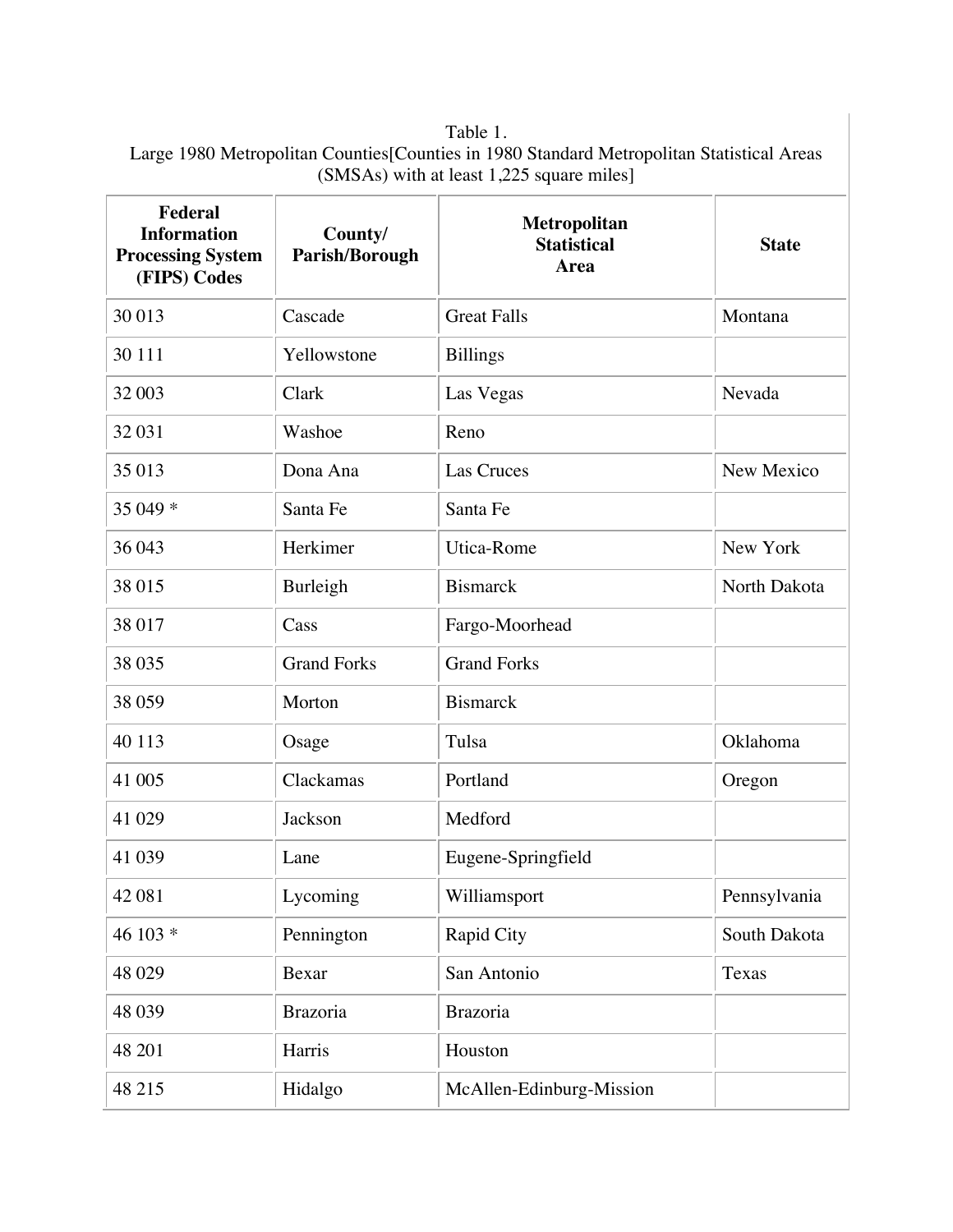| Federal<br><b>Information</b><br><b>Processing System</b><br>(FIPS) Codes | County/<br>Parish/Borough | Metropolitan<br><b>Statistical</b><br>Area                                     | <b>State</b> |
|---------------------------------------------------------------------------|---------------------------|--------------------------------------------------------------------------------|--------------|
| 48 451                                                                    | Tom Green                 | San Angelo                                                                     |              |
| 48 479                                                                    | Webb                      | Laredo                                                                         |              |
| 49 049                                                                    | Utah                      | Provo-Orem                                                                     | Utah         |
| 53 005                                                                    | Benton                    | Richland-Kennewick-Pasco                                                       | Washington   |
| 53 021                                                                    | Franklin                  | Richland-Kennewick-Pasco                                                       |              |
| 53 033                                                                    | King                      | Seattle-Everett                                                                |              |
| 53 053                                                                    | Pierce                    | Tacoma                                                                         |              |
| 53 061                                                                    | Snohomish                 | Spokane                                                                        |              |
| 53 073                                                                    | Whatcom                   | Bellingham                                                                     |              |
| 53 077                                                                    | Yakima                    | Yakima                                                                         |              |
| 55 031                                                                    | Douglas                   | Duluth                                                                         | Wisconsin    |
| 55 073                                                                    | Marathon                  | Wausau                                                                         |              |
| 56 021 *                                                                  | Laramie                   | Cheyenne                                                                       | Wyoming      |
| 56 025                                                                    | Natrona                   | Casper                                                                         |              |
|                                                                           |                           | * Large counties in metropolitan areas established after 1983 but before 1990. |              |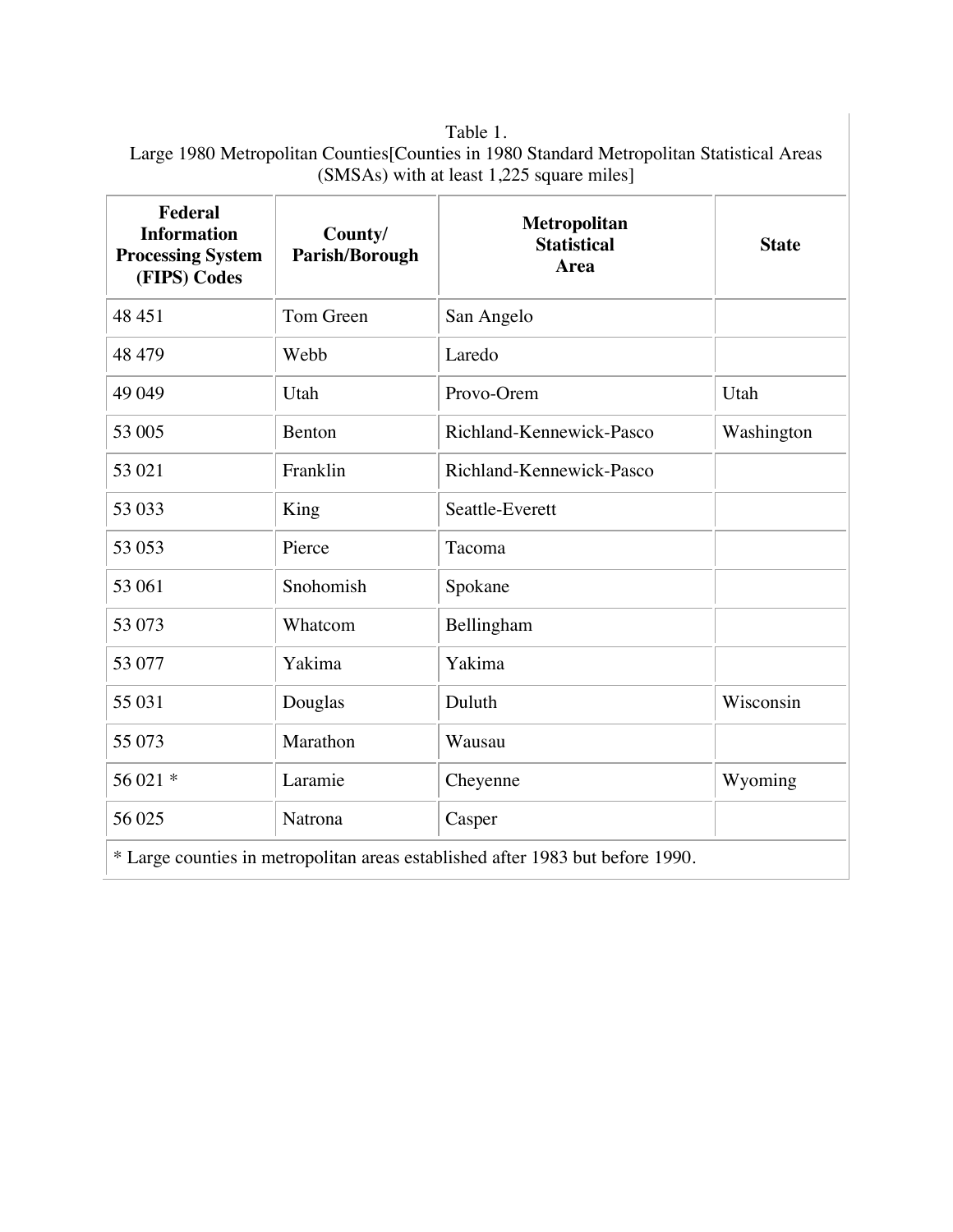Table 2. The Distribution of All Persons and Persons in Isolated Rural Areas in Large Metropolitan Counties (LMCs), 1980

| <b>State</b>         | <b>Populations in LMCs</b> | <b>Number</b> | <b>Percent of total</b> |
|----------------------|----------------------------|---------------|-------------------------|
| Alabama              | 580,804                    | 50,870        | 8.76                    |
| Arizona              | 2,040,484                  | 41,277        | 2.02                    |
| California           | 15,817,264                 | 987,928       | 6.28                    |
| Colorado             | 953,962                    | 59,673        | 6.26                    |
| Florida              | 2,695,864                  | 165,906       | 6.15                    |
| Kansas               | 44,782                     | 23,256        | 51.93                   |
| Louisiana            | 229,675                    | 21,251        | 9.25                    |
| Minnesota            | 330,286                    | 126,211       | 38.21                   |
| Montana              | 188,731                    | 18,500        | 9.80                    |
| Nevada               | 656,710                    | 22,188        | 3.38                    |
| New Mexico           | 96,340                     | 6,355         | 6.60                    |
| New York             | 66,714                     | 34,331        | 51.46                   |
| North Dakota         | 234,335                    | 24,352        | 10.39                   |
| Oklahoma             | 39,327                     | 25,063        | 63.73                   |
| Oregon               | 649,601                    | 71,250        | 10.97                   |
| Pennsylvania         | 118,416                    | 3,700         | 3.25                    |
| Texas                | 4,034,613                  | 158,720       | 3.93                    |
| Washington           | 2,854,750                  | 128,776       | 4.59                    |
| Wisconsin            | 155,580                    | 30,305        | 19.48                   |
| Wyoming              | 140,505                    | 2,767         | 1.97                    |
| <b>United States</b> | 31,928,743                 | 2,002,679     | 6.27                    |